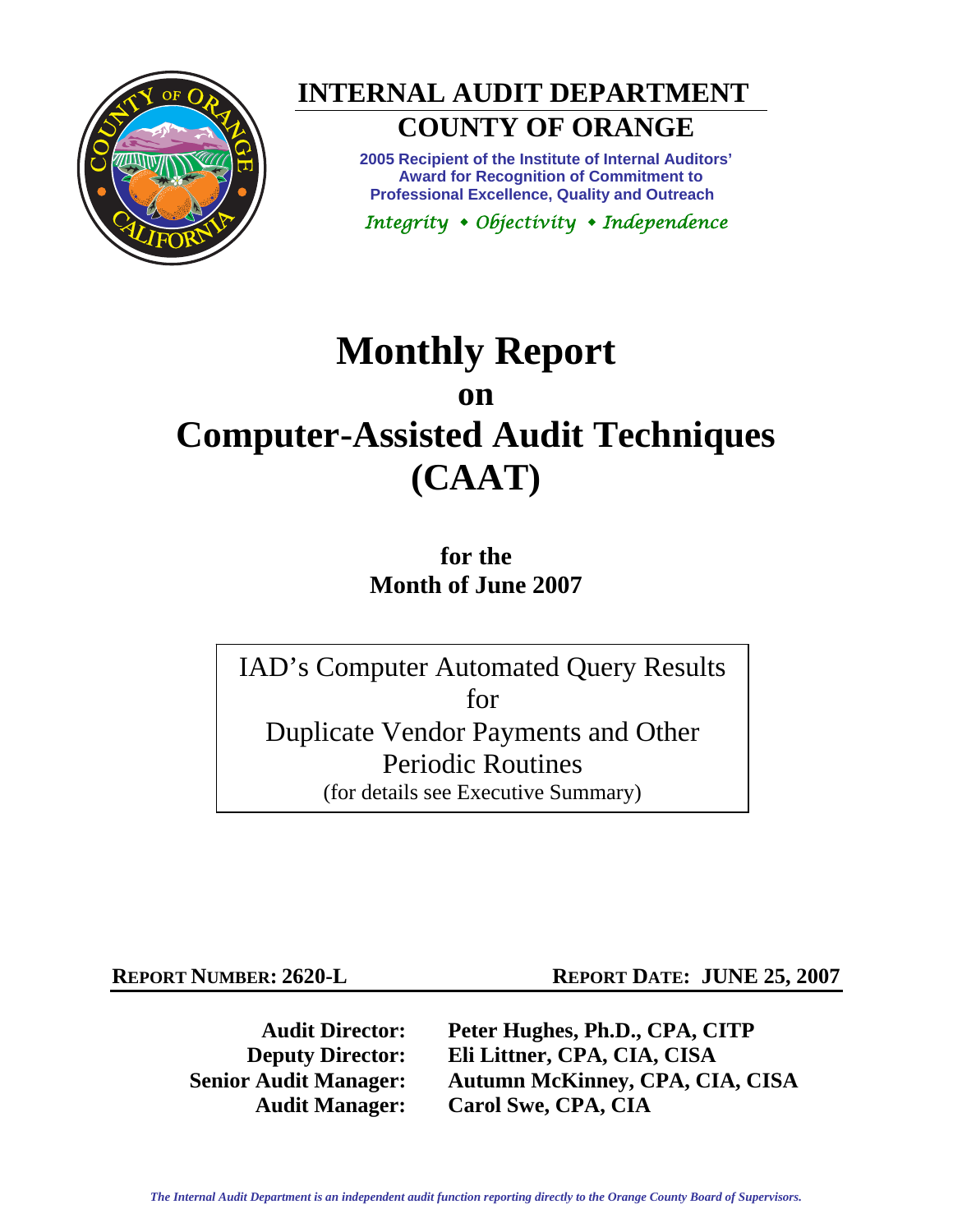## Monthly Report on<br>Computer-Assisted Audit Techniques  $(CAAT)$

### For the Month of June 2007

### TABLE OF CONTENTS

| 1. |  |
|----|--|
|    |  |
|    |  |
| 2. |  |
|    |  |
| 3. |  |
|    |  |
| 4. |  |
|    |  |
| 5. |  |
|    |  |
|    |  |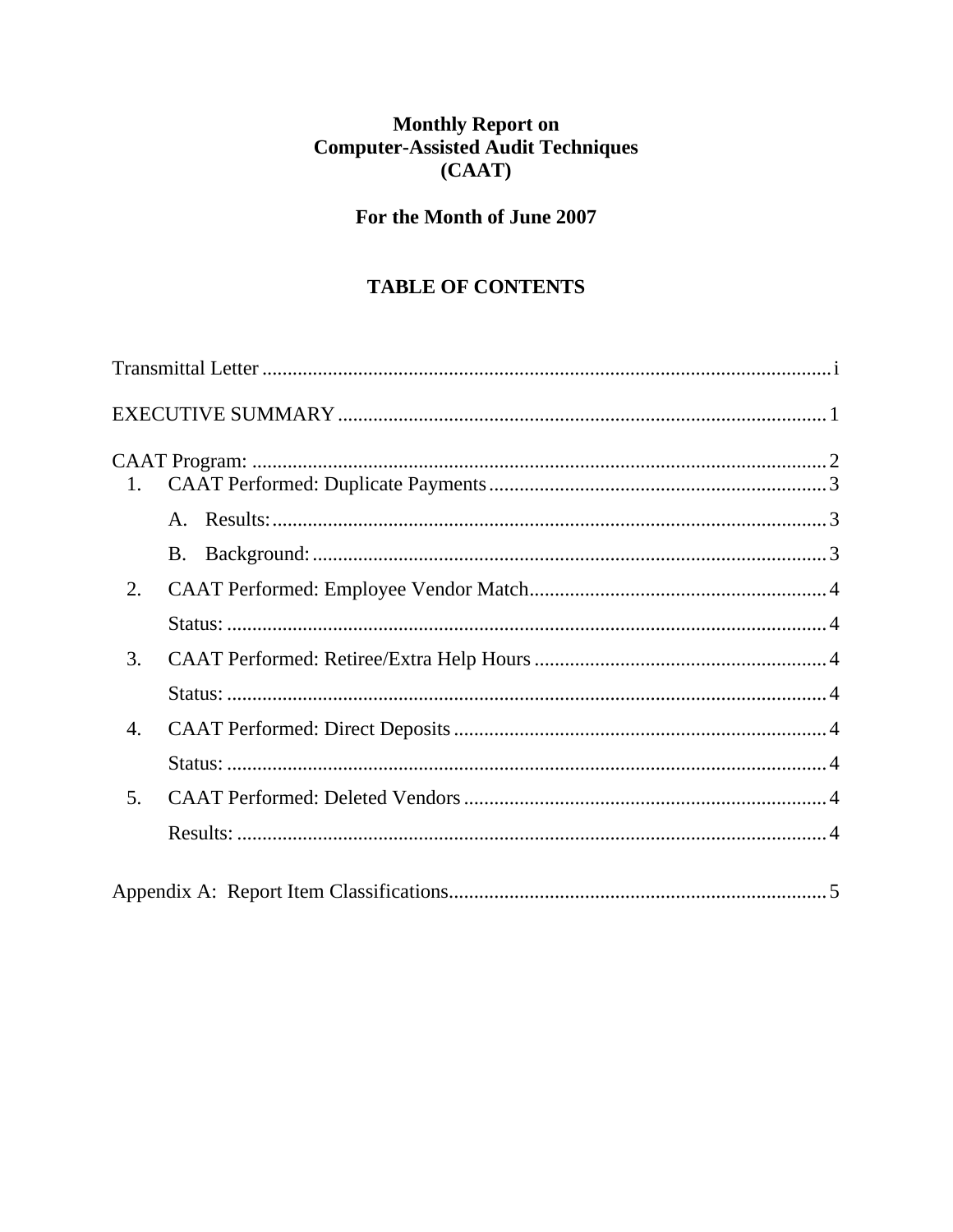<span id="page-2-0"></span> *Independence Objectivity Integrity* 



*Providing Facts and Perspectives Countywide* 

#### **OFFICE OF THE DIRECTOR**

#### **DR. PETER HUGHES**

**PH.D., MBA, CPA,**  Certified Compliance & Ethics Professional (CCEP) Certified Information Technology Professional (CITP) Certified Internal Auditor (CIA) Certified Fraud Examiner (CFE)

#### **E-MAIL: peter.hughes@iad.ocgov.com**

**ELI LITTNER DEPUTY DIRECTOR** CPA, CIA, CFE, Certified Fraud Specialist (CFS), Certified Information Systems Auditor (CISA)

> **MICHAEL J. GOODWIN SENIOR AUDIT MANAGER** CPA, CIA

**ALAN MARCUM SENIOR AUDIT MANAGER** MBA, CPA, CIA, CFE

**AUTUMN MCKINNEY SENIOR AUDIT MANAGER** CPA, CIA, CISA Certified Government Financial Manager (CGFM)

**HALL OF FINANCE & RECORDS 400 CIVIC CENTER DRIVE WEST BUILDING 12, ROOM 232 SANTA ANA, CA 92701** 

www.ocgov.com/audit

**(714) 834-5475 (714) 834-2880 Fax** 

**OC FRAUD HOTLINE (714) 834-3608** 

#### **COUNTY OF ORANGE** BOARD OF SUPERVISORS' **INTERNAL AUDIT DEPARTMENT**

#### **Transmittal Letter**

Report No. 2620-L

June 25, 2007

TO: David Sundstrom, Auditor-Controller Carl Crown, Interim Director, Human Resources Ronald C. Vienna, County Purchasing Agent, CEO/Purchasing

FROM: Peter Hughes, Ph.D., CPA, Director Internal Audit Department

SUBJECT: Monthly Report on Computer-Assisted Audit Techniques (CAAT)

We have completed the June 2007 report of the results of our Computer-Assisted Audit Techniques (CAAT). The final report is attached for your information.

Each month I submit an **Audit Status Report** to the Board of Supervisors (BOS) where I detail any material and significant audit issues released in reports during the prior month and the implementation status of audit recommendations as disclosed by our Follow-Up Audits. Accordingly, the results of this audit will be included in a future status report to the BOS.

As always, the Internal Audit Department is available to partner with you so that you can successfully implement or mitigate difficult audit issues. Please feel free to call me should you wish to discuss any aspect of our audit report.

We appreciate the courtesy and cooperation extended to us by the personnel of the Auditor-Controller's Office and the Human Resources Department. If we can be of further assistance, please contact me, Eli Littner, Deputy Director at (714) 834-5899, or Autumn McKinney, Senior Audit Manager at (714) 834-6106.

Attachments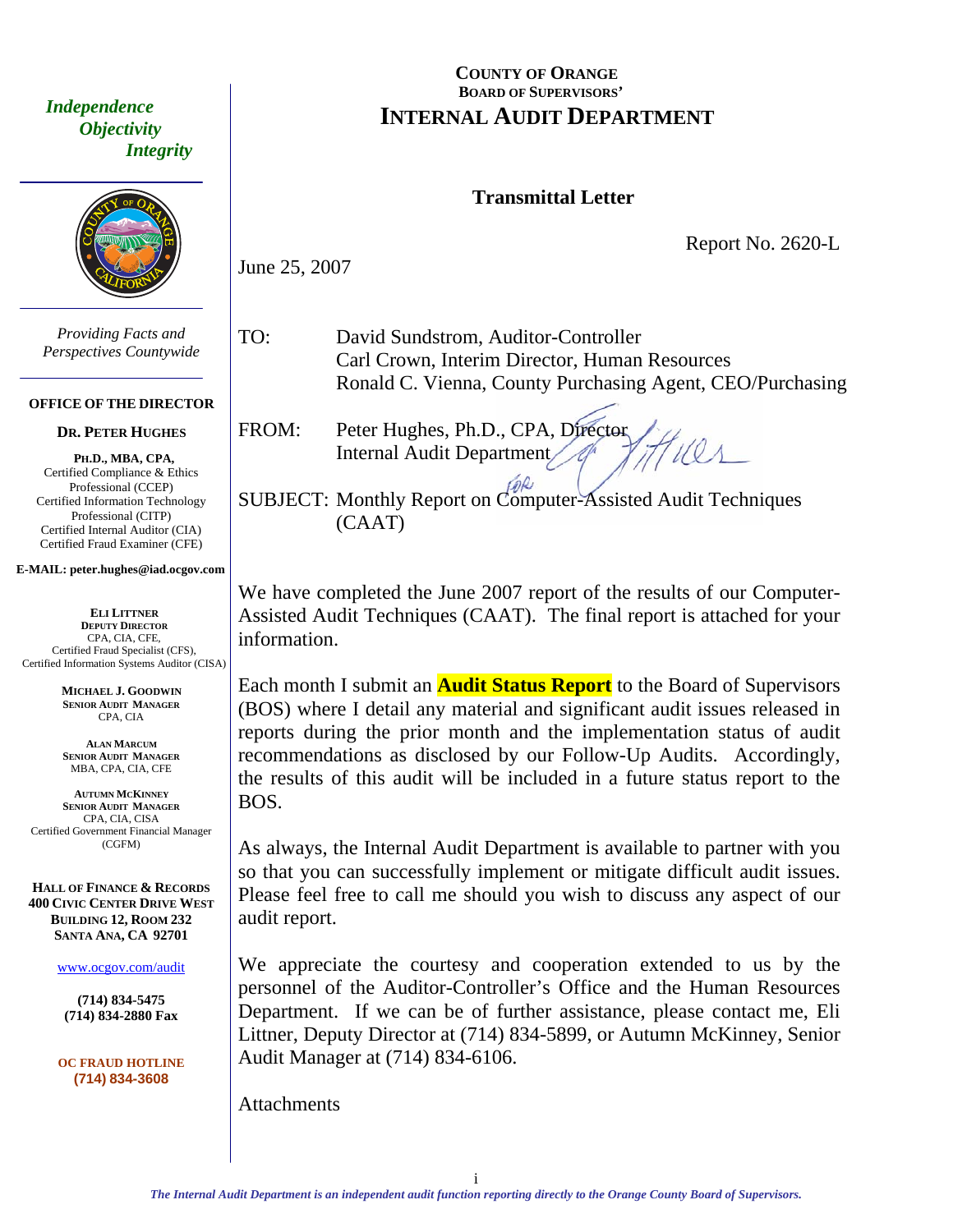*David Sundstrom, Auditor-Controller Carl Crown, Interim Director, Human Resources Ronald C. Vienna, County Purchasing Agent, CEO/Purchasing June 25, 2007 Page ii* 

Other recipients of this report: Members, Board of Supervisors Members, Audit Oversight Committee Thomas G. Mauk, County Executive Officer Robert Leblow, Senior Manager, Auditor-Controller/Claims & Disbursing Section Bill Malohn, A-C/Information Technology/CAPS G/L System Support Kathy Tahilramani, Assistant Director, Human Resources Rosie Santiesteban, HR Programs, Human Resources Foreperson, Grand Jury Darlene J. Bloom, Clerk of the Board of Supervisors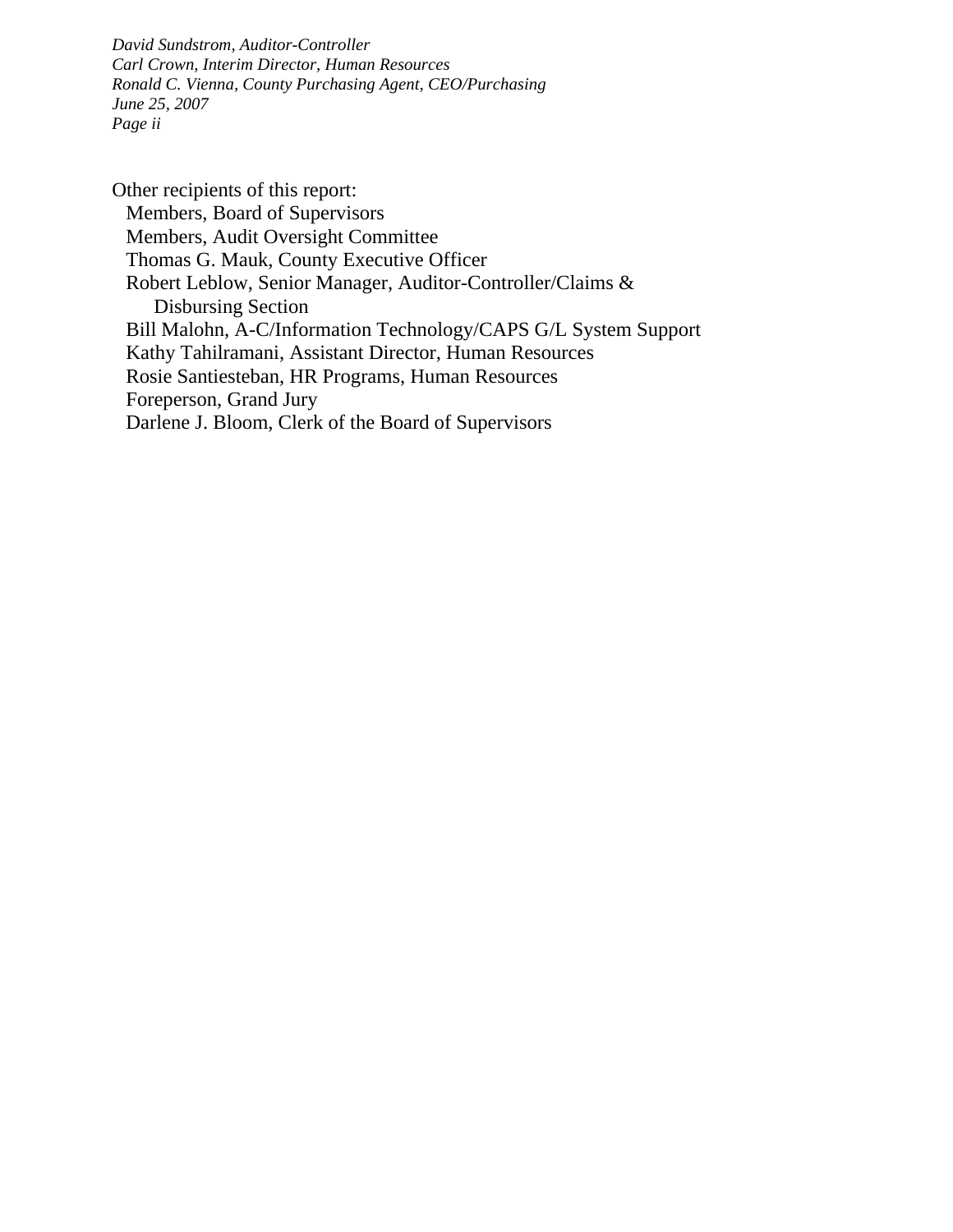#### **EXECUTIVE SUMMARY**

#### <span id="page-4-0"></span>**Description of CAAT Program:**

The CAAT Routines (Computer Assisted Audit Techniques) are automated queries applied to large amounts of electronic data searching for specified characteristics. Resulting exceptions or findings are forwarded to the appropriate department for validation and/or resolution. Depending on the department's review, the exceptions may or may not be a finding. Often there is additional data needed to validate the exception that is only known at the department level. These CAAT routines are not an audit because we have not audited the underlying business processes or internal controls.

#### **Results (for the Month of June 2007):**

No material weaknesses or significant issues identified. See Appendix A for a description of report item classifications.

#### **Control Findings:**

• Duplicate Payments to Vendors:

We identified **9** duplicate payments made to vendors, totaling **\$7,431 or .003% of the \$286 million** of vendor invoices processed during May 2007. Our prior research has indicated that the duplicate payments are typically caused by a compounded human clerical error.

We have communicated the duplicate payments to the Auditor-Controller. The Auditor-Controller is currently investigating all duplicate payments and is pursuing collection. Currently, the Auditor-Controller has a recovery rate of about **86%** on these duplicate payments that we have brought to their attention since the inception of the CAAT routines.

• Deleted Vendors: No findings.

#### **Value-Added Information:**

Based on the to-date recoveries of \$583,464 from the duplicate vendor payment routine, these computer assisted routines have paid for themselves and are returning monies to the County that would otherwise be lost.

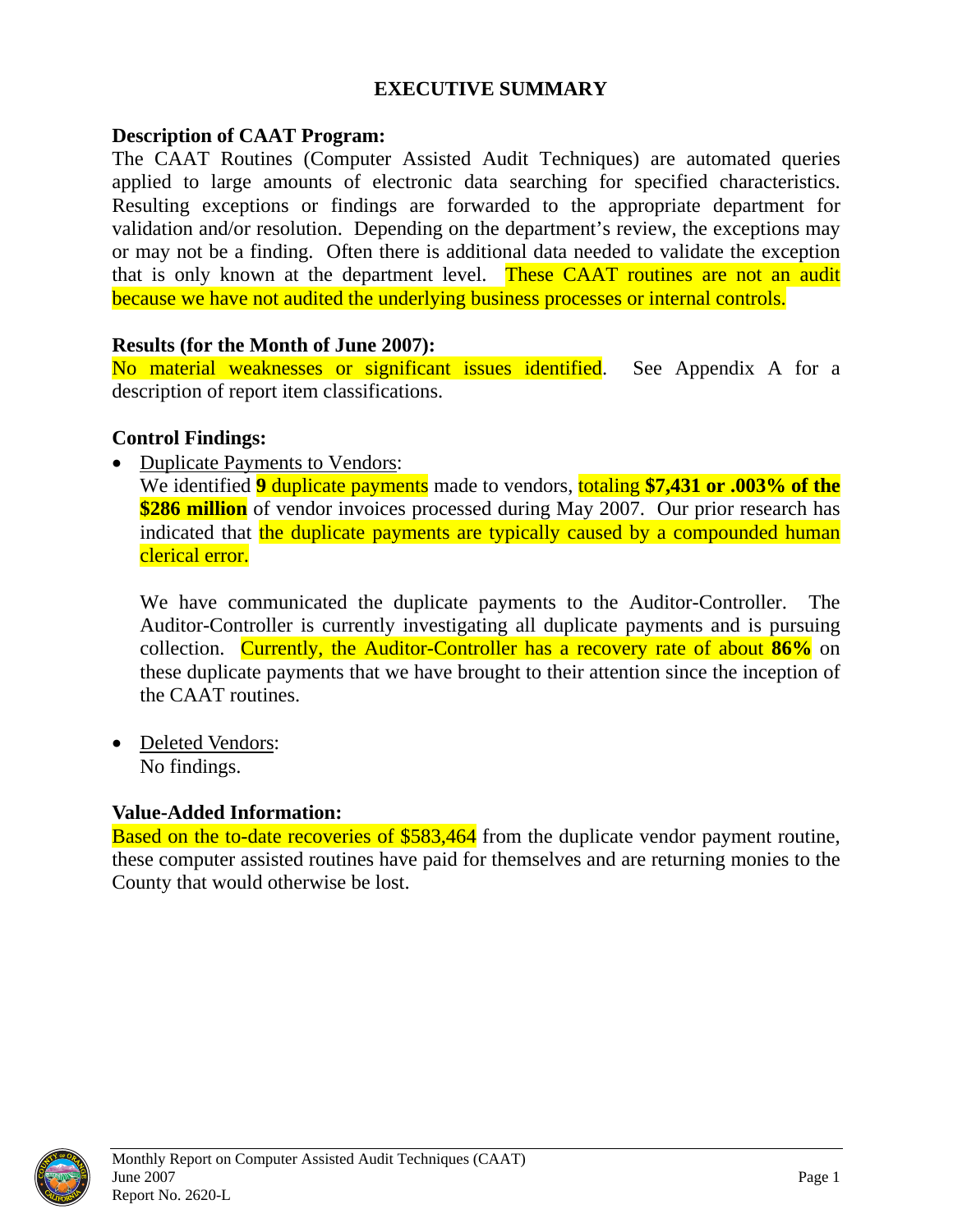#### **MONTHLY CAAT REPORT**

#### <span id="page-5-0"></span>**CAAT Program:**

This report details the monthly activity from the Computer-Assisted Auditing Techniques (known by the acronym CAAT). We use a proprietary, best practices and industry recognized software product to help us in this process. We are keeping the details of our process and the vulnerabilities identified to a general discussion because of the risks associated with disclosing specific details of our financial and accounting processes.

The CAATs are automated queries applied to large amounts of electronic data searching for specified characteristics. The CAATs differ from our traditional audits in that the CAATs can query 100% of a data universe whereas the traditional audits typically test but a sample of transactions from the population.

For example, each month we download the monthly disbursement activity from the County's data warehouse into a cumulative vendor payment database that we have created. Then, we query 100% of the database looking for payments with the same invoice number and the same amount. We then subject the resulting matches to further review and analysis (such as obtaining and reviewing copies of the paid invoices) to determine if a duplicate payment was made. We then forward resulting findings to the Auditor-Controller for validation and recovery.

We also work with the departments to identify internal control enhancements with the purpose of preventing future occurrences of the type of findings identified by the CAATs.

We currently perform five CAAT routines described below utilizing selected payroll and vendor data. Depending on the nature of the CAAT, we perform them monthly, annually, or periodically as needed.

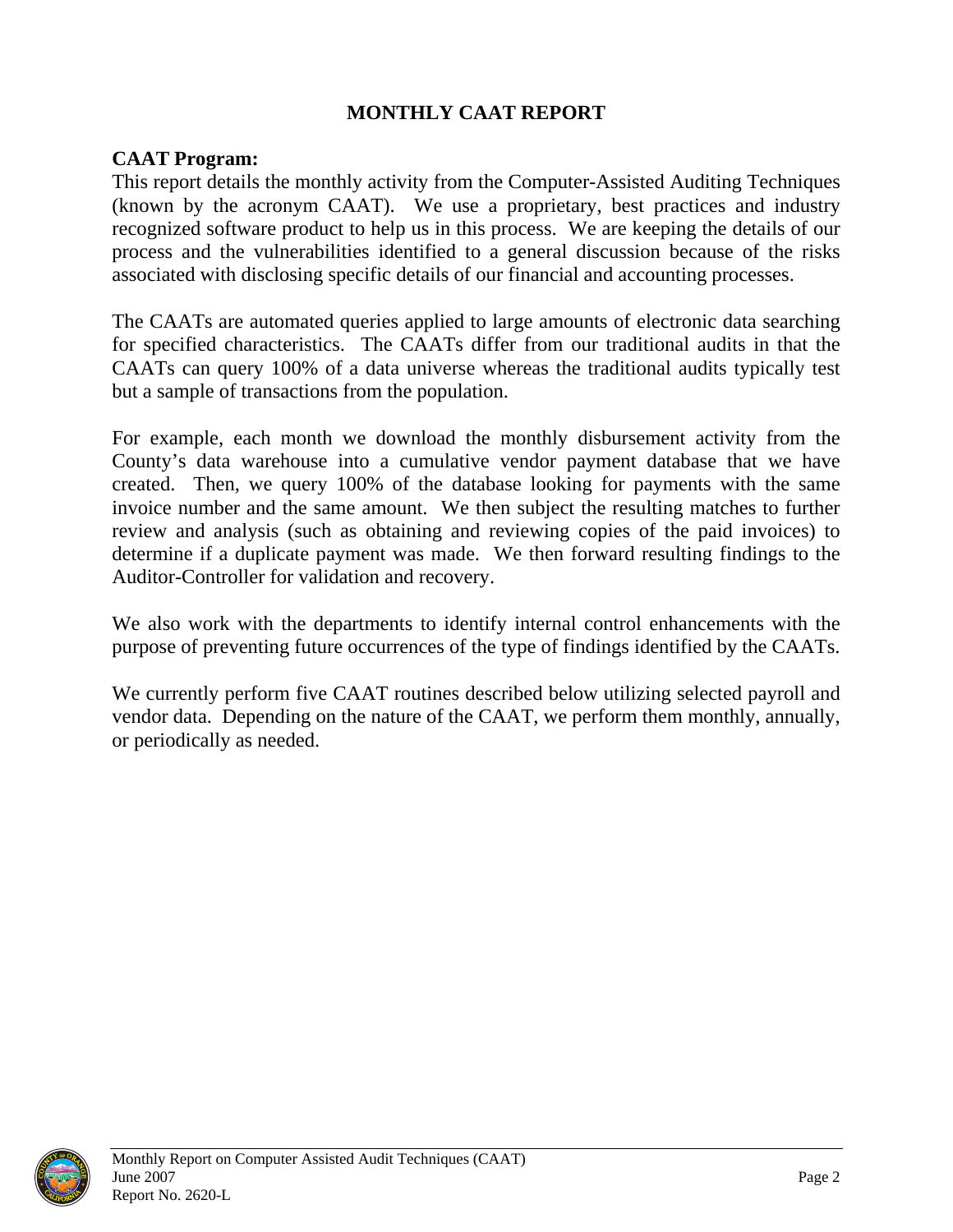#### <span id="page-6-0"></span>**1. CAAT Performed: Duplicate Payments**

We used a CAAT routine to identify potential duplicate payments made to vendors during May 2007.

#### **A. Results:**

We identified nine (9) duplicate payments totaling \$7,431 or .003% of the \$286 million of vendor invoices processed during May 2007. We have communicated the duplicate payments to the Auditor-Controller. The Auditor-Controller is currently investigating all duplicate payments and is pursuing collection. Currently, the Auditor-Controller has a recovery rate of about **86%** on these duplicate payments that we have brought to their attention since the inception of the CAAT routines.

| <b>CAAT Report</b> | Total           |           | <b>Not Duplicates</b> |               | <b>Recovered</b> |           | <b>In Process</b>       |           |
|--------------------|-----------------|-----------|-----------------------|---------------|------------------|-----------|-------------------------|-----------|
|                    | #s              | $s$ 's    | #s                    | $s$ 's        | #S               | s's       | #s                      | $s$ 's    |
| 2002               | 103             | \$99,981  | $\overline{19}$       | \$10,334      | 79               | \$87,188  | 5                       | \$2,459   |
| 2003               | 50              | \$33,307  |                       | \$10,175      | $\overline{37}$  | \$20,556  | 6                       | \$2,576   |
| 2004               | 33              | \$105,778 |                       | \$2,990       | $\overline{24}$  | \$101,459 | $\overline{2}$          | \$1,329   |
| 2005               | 67              | \$80,163  | $\overline{2}$        | \$668         | 59               | \$40,786  | 6                       | \$38,709  |
| January 2006       | ω               | \$828     |                       | \$144         |                  | \$534     | 1                       | \$150     |
| February 2006      | 4               | \$1,011   |                       | $\sqrt{3}329$ | ω                | \$682     | $\boldsymbol{0}$        | \$0       |
| March 2006         | 15              | \$12,808  |                       | \$147         | 9                | \$9,494   | 5                       | \$3,167   |
| April 2006         | 2               | \$3,216   | 1                     | \$3,069       | 0                | \$0       | 1                       | \$147     |
| <b>May 2006</b>    | $\overline{1}$  | \$7,680   | 0                     | \$0           | 1                | \$7,680   | $\boldsymbol{0}$        | \$0       |
| <b>June 2006</b>   | 8               | \$4,994   | <sub>2</sub>          | \$1,173       | 4                | \$1,800   | $\overline{2}$          | \$2,021   |
| <b>July 2006</b>   | 5               | \$31,859  | 2                     | \$1,173       | ω                | \$30,686  | $\overline{0}$          | \$0       |
| August 2006        | $\overline{19}$ | \$4,937   | 2                     | \$628         | $\overline{17}$  | \$4,309   | 0                       | \$0       |
| September 2006     | 2               | \$20,028  | 0                     | \$0           | $\overline{2}$   | \$20,028  | $\pmb{0}$               | \$0       |
| October 2006       | 8               | \$7,043   |                       | \$937         | 3                | \$2,672   | $\overline{\mathbf{4}}$ | \$3,434   |
| November 2006      | $\mathbf{1}$    | \$142     | $\overline{O}$        | \$0           | 0                | \$0       | 1                       | \$142     |
| December 2006      | 7               | \$252,462 | 2                     | \$23,365      | 5                | \$229,097 | $\mathbf 0$             | \$0       |
| January 2007       | 22              | \$14,514  | 0                     | \$0           | 17               | \$13,197  | 5                       | \$1,317   |
| February 2007      | 18              | \$19,992  | 1                     | \$1,400       | 10               | \$11,538  | 7                       | \$7,054   |
| March 2007         | 5               | \$25,159  | 0                     | \$0           | 2                | \$27      | دى                      | \$25,132  |
| April 2007         | 4               | \$406     | 0                     | \$0           | 4                | \$406     | $\mathbf 0$             | \$0       |
| <b>May 2007</b>    | $\overline{10}$ | \$10,373  | 0                     | \$0           | 1                | \$1,325   | 9                       | \$9,048   |
| <b>June 2007</b>   | 9               | \$7,431   | $\overline{O}$        | \$0           | 0                | \$0       | 9                       | \$7,431   |
| <b>TOTAL</b>       | 396             | \$744,112 | 49                    | \$56,532      | 281              | \$583,464 | 66                      | \$104,116 |

The table below summarizes the duplicate payment activity to date:

### **B. Background:**

This CAAT routine concentrates on a sub-set of vendor invoices paid by the County that possess certain common attributes. The sub-set excludes one-time payments (such as election worker pay, jury duty pay, etc.) as well as recurring payments (periodic payments to the same payee for the same amount such as welfare, family support, etc.).

During the month of June 2007, 17,991 invoices for \$285,729,511 were added to this data sub-set representing May 2007 transactions. Currently, the data sub-set

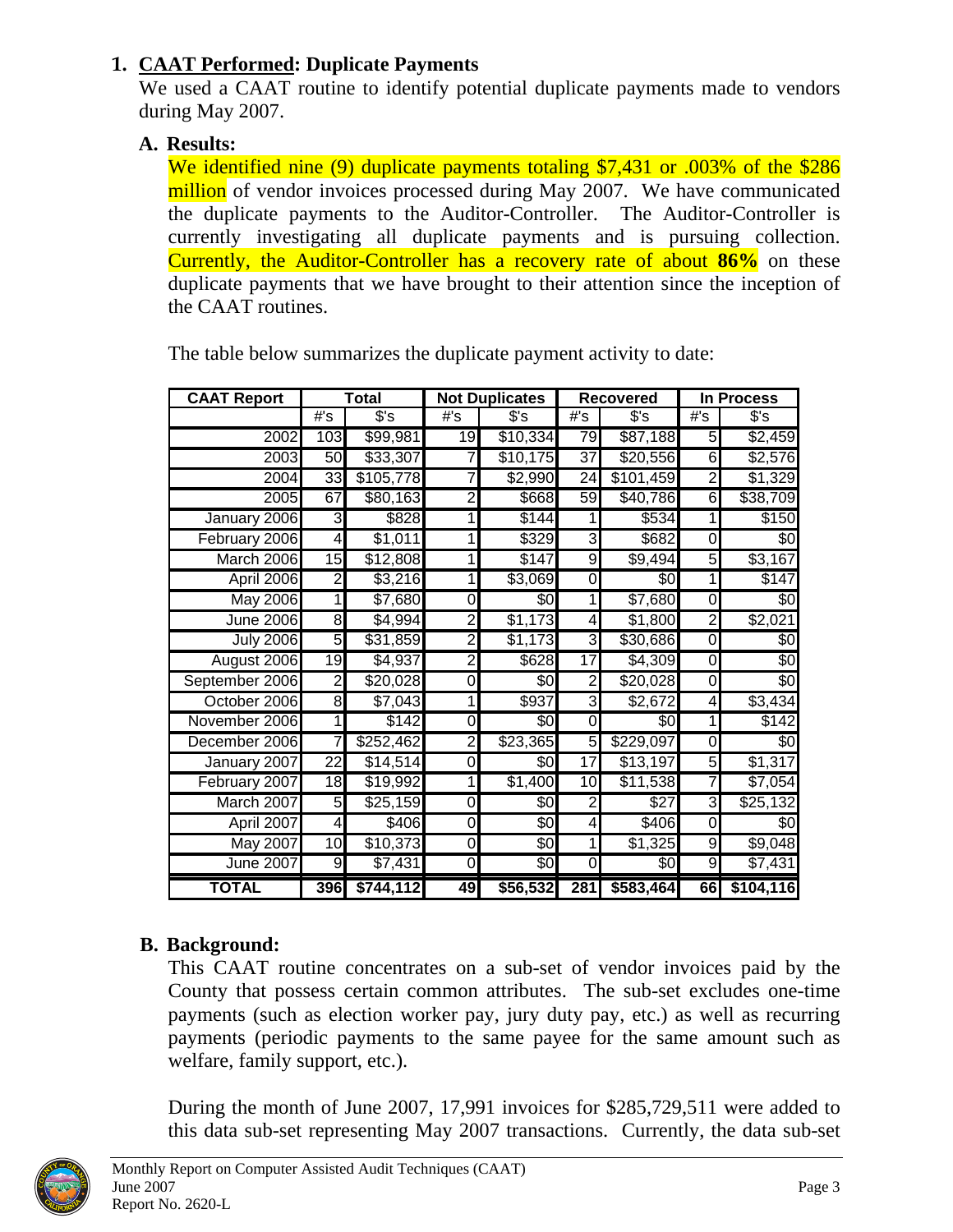<span id="page-7-0"></span>includes 936,302 invoices totaling \$10,450,156,272. The total data file from which the sub-set is derived includes 3,850,986 records totaling \$17,828,566,961.

Our prior research has indicated that the duplicate payments are typically caused by a compounded human clerical error.

#### **2. CAAT Performed: Employee Vendor Match**

We used a CAAT routine to identify employees that share a similar address as a vendor. This may identify employees buying goods or issuing contracts to themselves or a related vendor

#### **Status:**

This routine is performed periodically as necessary. There is no current work in progress for this item.

#### **3. CAAT Performed: Retiree/Extra Help Hours**

We used a CAAT routine to identify retirees working as extra help in excess of contracted or mandated limits. Our criteria was 960 hours (maximum allowed for regular retirees) or 720 hours (maximum for early retirees) during the fiscal year (FY).

#### **Status:**

This routine is performed annually. There is no current work in progress for FY 06- 07.

#### **4. CAAT Performed: Direct Deposits**

We used a CAAT routine to review for multiple employee paychecks directly deposited to the same bank account. This may identify employees paid twice in the same pay period or fictitious employees.

#### **Status:**

We are rewriting the CAAT routine to accommodate the new data format. We hope to have the routine functioning soon.

#### **5. CAAT Performed: Deleted Vendors**

We used a CAAT to identify Vendors that have been deleted or removed from the Vendor Master List. For deleted vendors, we verify that there has been no recent activity for that vendor.

#### **Results:**

This CAAT was applied in June 2007 with no significant findings.

#### Attachments:

Provided to the Auditor-Controller: dated 6/21/07 – A/C-Claims & Disbursing Section.